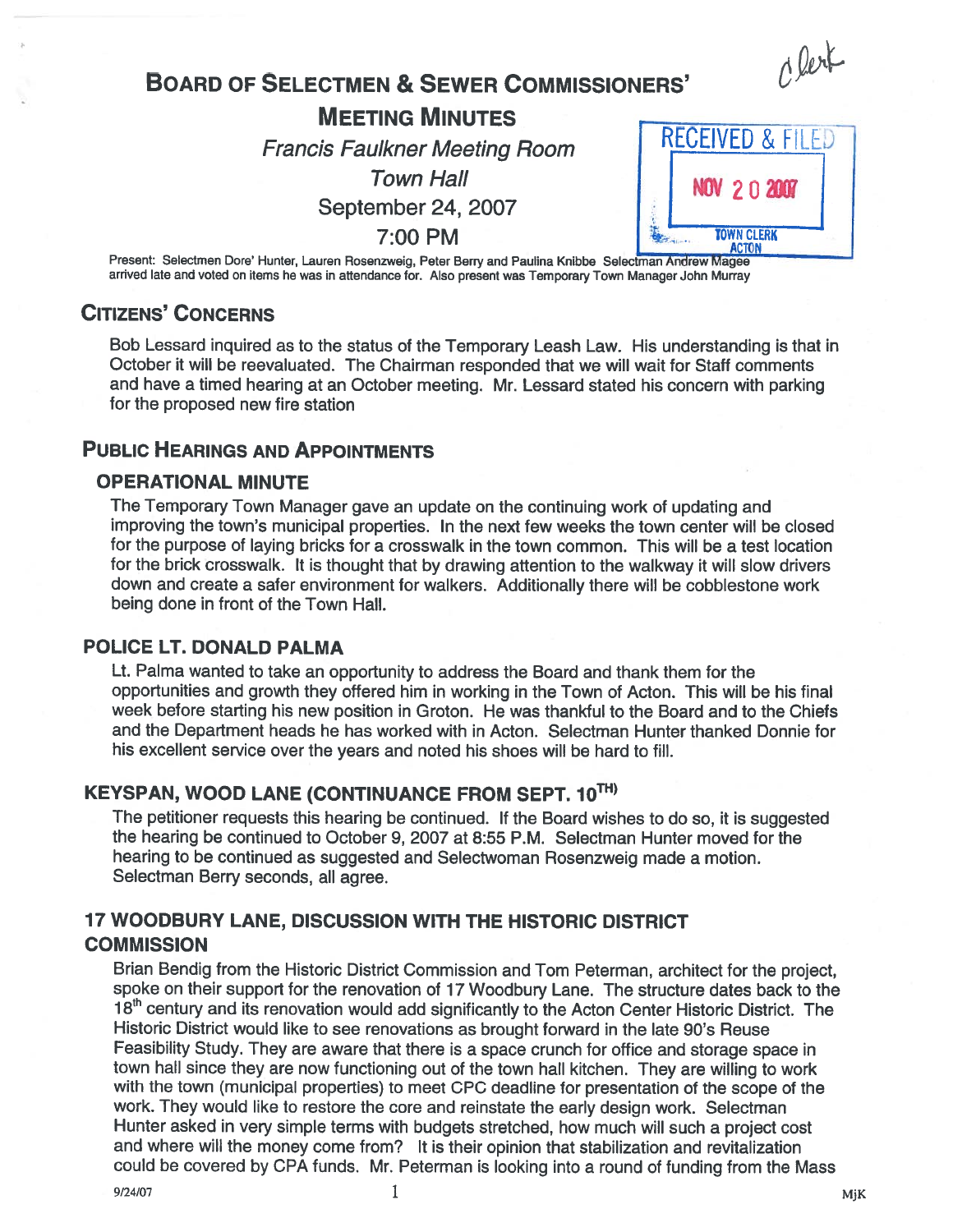Historical Society that might be sought. Ann Forbes <sup>a</sup> member of the Historical District Commission stated that the grants to obtain matching funds from CPA is <sup>a</sup> comprehensive project and significant in the equation. There would be no funds just for maintenance, but as par<sup>t</sup> of <sup>a</sup> larger restoration project it might be considered. Selectman Hunter worried about the problem of getting into <sup>a</sup> project and then figuring how costly extenuating things like sewer, fire safety, accessibility etc. would become. He questioned if the building could be moved. Brian Bendig does not think it would or should be moved as it would change its connection and relevance to the Center Historic District. He stated that stabilizing the house would be very important. Anne Forbes opinioned that there should be <sup>a</sup> space needs study done with the inventory of municipal properties that need restoration. Chairman Hunter noted that he knows of no space study being done currently. Selectwoman Rosenzweig is in favor of preserving the building knowing that Town Hall needs space. She is in favor of finding organizations and private citizens to help raise funds. Selectman Berry agrees restoration in the current location should be the aim for the Historic Center; still it comes down to money. Currently seeking out meeting rooms is difficult. How much money is in the CPA funds? It is said that preventive steps to stop the deterioration would be fairly short money. The flashing of the chimney and roof do need to be done. Selectwoman Knibbe would like to see the yard stay the same. The Historic District asked the Selectmen if they clarify use of emergency funds this year and then to pu<sup>t</sup> together <sup>a</sup> restoration project to presen<sup>t</sup> would it make more sense. The Selectmen certainly suppor<sup>t</sup> the project and Selectman Berry feels it is suitable for <sup>a</sup> CPA project. Chairman Hunter felt it was late in the process for this years CPA money. He asked for the Historic District to give the Board <sup>a</sup> more detailed project presentation. Brian Bendig feels there is sufficient time for this years round of funding. The Temporary Town Manager, John Murray will meet with the Historic District to pull together the items that are going to need to be accomplished for such <sup>a</sup> presentation to the Board. Anne Forbes reiterated that this is an enormous amount of work and they have no staff. Dean Charter stated some work has been done on the building and he could use the architect who did the work to ge<sup>t</sup> some updated estimates. The Chairman will wait for an update once Mr. Murray meets with the Historic District. With that input, the Board agreed to approve stabilizing the building and help the HDC seek CPA funds and to redevelop the building for municipal use.

# COMMON VICTUALLER LICENSE AND "CARRY IN LIQUOR" PERMISSION, 5 SPRUCE STREET, CAITLIN ADLER

Caitlin Adler and Rich Presti are the new owners of Sweet Bites Bakery and Café. They would like to continue the tradition of serving breakfast treats and lunch. Additionally, they would like to add dinner approximately two nights <sup>a</sup> week. They come from <sup>a</sup> long line of chefs and would like to expand the menu and have started some renovations. They additionally are requesting <sup>a</sup> Brown Bag license so that patrons can bring in alcohol to have with their meals. They were asked to explain their experience in serving alcohol. Mr. Presti stated he has had TIP training and has regulated and served alcohol. They have Mom and Dad here to help out and some employees from Boston to help. Chairman Hunter conveyed the Board is very serious about serving alcohol and allowing anyone to leave tipsy. All help must be observant, and if there is abuse the wait staff must take action. The Board also requires written rules. Two nights they will be open 6-10. Application needs to be changed to reflect new hours. It was noted there were many high school kids in during the day and to please be aware of the mix of teenagers and alcohol. Selectwoman Rosenzweig stressed the availability of food with alcohol being brought in. A citizen thanked them for their efforts as places are needed to go at night in West Acton. The applicant was cautioned as to making any sign changes without proper permits. Mr. Murray stated concerns with morning hours allowing carry in license. He suggested noon to 10PM. The Chairman moved to approve carry in license for Sweet Bites Bakery and Café l2pm-lOpm 7 days <sup>a</sup> week. Selectwoman Rosenzweig seconded, all approve. Selectwoman Knibbe moved the hours for the Common Victuallers License to be M-F 6:3Oam-6:3Opm, Sat 7:OOam-7:OOpm, and Sunday 7:OOam-3:OOpm. Then open 2 nights <sup>a</sup> week until 10:00Pm. All agreed.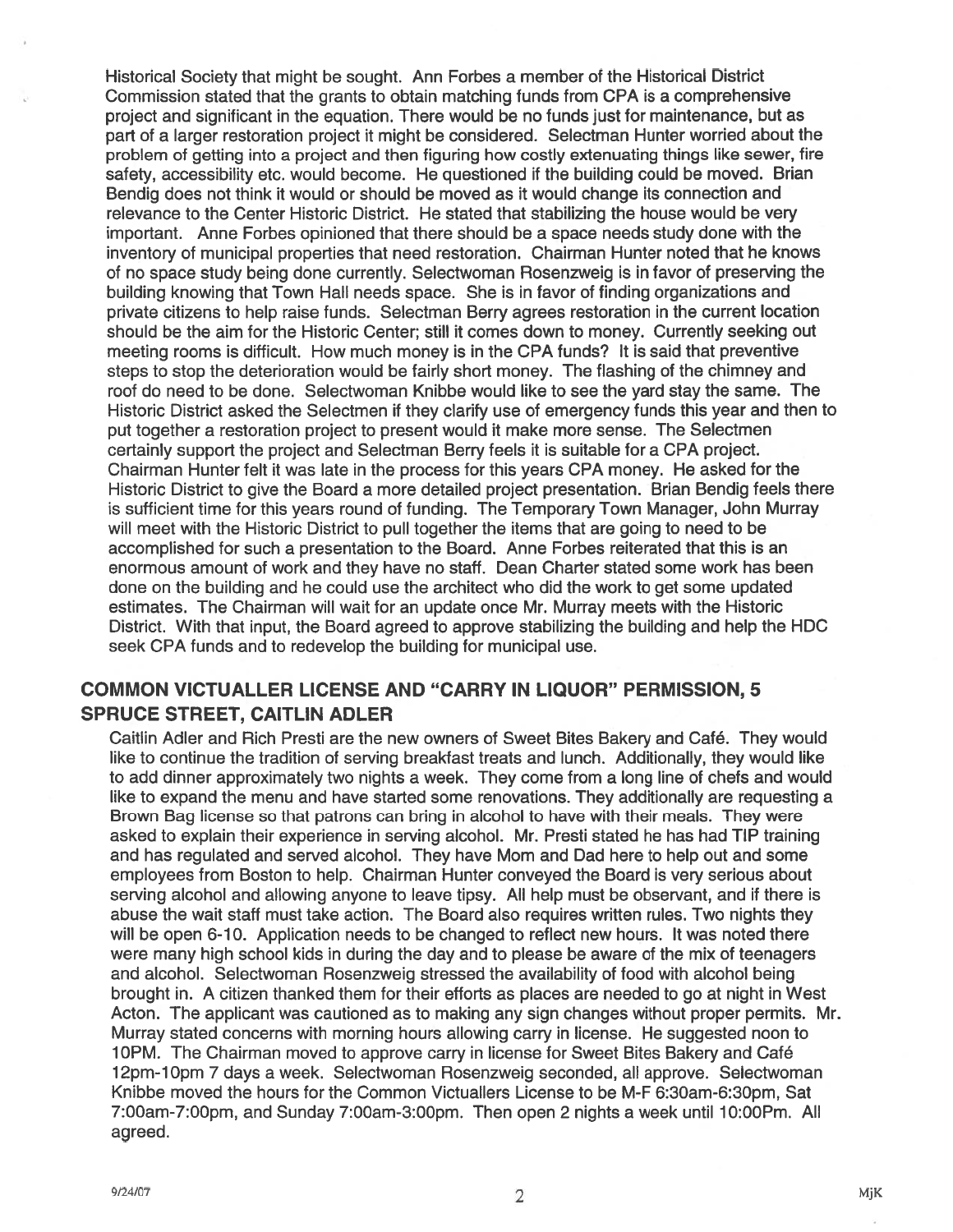# SITE PLAN SPECIAL PERMIT #6/5/07-411, 235 MAIN STREET, SUNDBERG

Applicant has asked to have this hearing continued to October 9, at 7:40. Chairman Hunter made <sup>a</sup> motion to continue the hearing as stated. Selectwoman Knibbe moves to approve and Selectwoman Rosenzweig approves.

### ORGANIZATION FOR THE ASSABET RIVER (OAR) REQUEST FOR SUPPORT

Forsyth Kinon, Executive Director of OAR gave <sup>a</sup> presentation on their stream monitoring program. Acton does monitor Town waters for pathogens. The program that OAR is proposing offers more detailed water quality sampling at specific sites; <sup>a</sup> new site is to be monitored at Nashoba Brook. It allows the Town to see that possible pollutants upstream are affecting Acton's stream beds. Selectman Magee stated that there is only ½ mile of the Assabet River main stem in Acton, but all of Acton is in the Assabet River watershed. Selectwoman Rosenzweig asked how funding works for this program. Ms. Kinon is always looking for contributions from towns on the river, grants and membership support. Acton's contribution would be <sup>a</sup> thousand dollars for each site for <sup>a</sup> 3 year cycle. Selectwoman Knibbe is concerned with water issues and is interested in monitoring the water in town, It would be valuable in making decisions in town concerning water treatment. Selectman Berry asked Doug Halley his opinion about the program. Mr. Halley likes the consistency in the data and receiving data his department is unable to collect. Selectman Berry asked Mr. Halley if there is still money in his budget for such an item. Mr. Halley felt he could find the suppor<sup>t</sup> for the program. Mr. Halley was cautioned about an REP it there would <sup>a</sup> single bid response. Selectman Magee moved to place <sup>a</sup> REP for the project. Selectwoman Rosenzweig seconds, all in favor and agreed.

# SELECTMEN'S BUSINESS

### OTHER BUSINESS

- Discussion in regards to Trammel Crow, Concord: The developer for Alexan Concord. They are looking to come in to talk to the Board concerning their project, of which 35 units would be allocated to the Town's affordable housing goal. Paulina Knibbe is still very concerned about the traffic and is nervous to send <sup>a</sup> letter of approval before <sup>a</sup> traffic study is completed and shared between the towns. Chairman Hunter wanted to know if they have met with the Zoning Board of Appeals. The Chairman would like clarified questions about access in Acton to the development. Counsel is looking at the matter to see if it is <sup>a</sup> public way. If access is necessary, they would need to apply to Acton for but not for building the 40B units. Selectwoman Rosenzweig stated that open space is probably something Selectman Magee would be concerned with relative to this project if he were present.
- October 29 Special Town Meeting Discussion: The Chairman stated that the North Acton Fire Station presentation is definitely not ready for the October meeting. He made <sup>a</sup> motion to postpone that meeting. Selectwoman Rosenzweig seconds as long as there is time for further discussion of the project. She would like <sup>a</sup> comprehensive look at <sup>a</sup> "green" design going forward. The main concern is the safely of the firefighters, what the firefighters need and emergency response time. Additionally she would like to be sure there are some nice features as it is <sup>a</sup> main intersection. Selectman Berry is in favor of the cancellation as there are currently no other topics on the Agenda. Selectman Magee thinks it makes absolute sense to cancel it for now. The motion was made to cancel the meeting, all seconded all in favor. The State of the Town Meeting on November  $13<sup>th</sup>$  will now have three subjects; the North Acton Fire Station, The Community Plan and the Capital Plan.

#### ALG Discussion Update

The ALG discussed the following questions/points this morning:

- •use of NESWC funds
- • Should there be <sup>a</sup> Capital Plan override or should the Town use monies from NESWC and not do/or pu<sup>t</sup> off an override.
- •Schools need roofs and boilers and some renovation.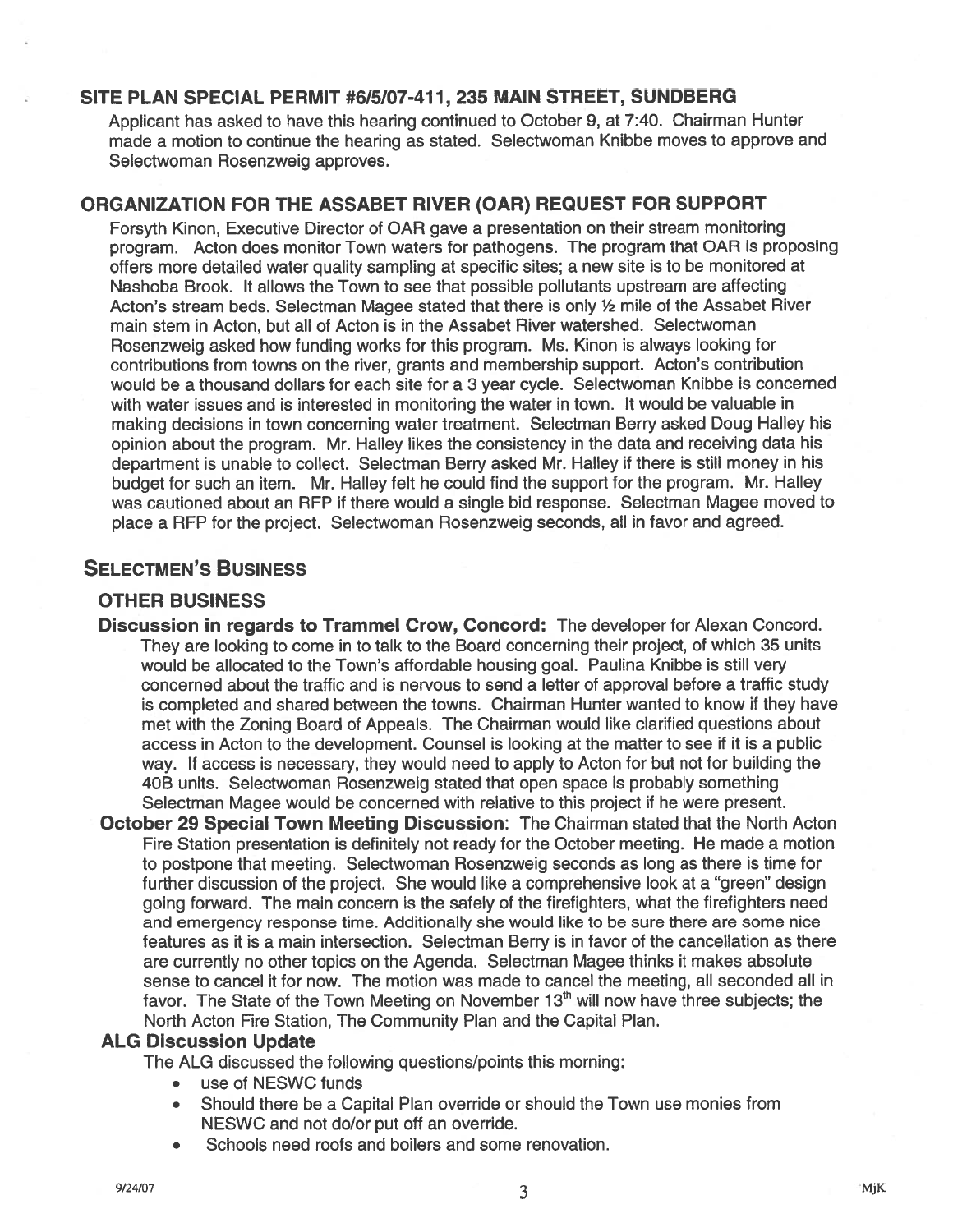Citizens would not be in favor of an override with 5M sitting in the reserves. Schools would like to do their own override. The Municipal side is not in favor of that option. Selectman Magee stated that the Board has not sat down and thrashed through the list of capital items to know what should be done with the NESWC funds. Maybe we don't need to save all the funds, but could use the funds dispersed over several years. Selectwoman Rosenzweig explained some history of NESWC contract being <sup>a</sup> collection of several towns. At one point it was the most expensive waste disposal in the nation. Selectwoman Rosenzweig is worried about the risk of possibly needing NESWC for environmental clean-up funds. The Board has not looked at <sup>a</sup> list of possible capital funds. She would like to see preliminary numbers. Those funds belong to the town. It is important to ge<sup>t</sup> together as <sup>a</sup> board; these items have never been discussed by this Board. The Board members agreed it was important to come together on <sup>a</sup> capital needs number. Selectwoman Knibbe wanted to be sure the ALG schedule is on the website, because they are public meetings. Before deciding about the NESWC funds these items need to be fully vetted by the Board.:

- 1) HOW MUCH TO RAISE
- 2) HOW TO RAISE FUNDS
- 3) HOW TO DO THE OVERRIDE, IF NECESSARY

The Fire Station Design should be on the town meeting. It is not fiscally responsible to spend all NESWC funds. Selectwoman Knibbe suggested we would be 1 ½ years out from asking for funds for the Fire Station. Chairman Hunter disagrees on the 1<sup>1</sup>/<sub>2</sub> years to ask building funding; that begins to make the project very expensive. It can be explained and presented in 6 months. But we still need budget information before we can decide to go forward with any project. The Board feels strongly that it needs another meeting. The Chairman asked Mr. Murray for help in the Budget process, which is set up to start in Dec /Jan. He would like to meet and set <sup>a</sup> number for budgetary purposes. Mr. Murray stated he can meet with Bill Ryan and build joint assumptions. Selectwoman Knibbe moves to meet this Saturday, September 29th at 8:00AM. This was seconded by Selectwoman Rosenzweig. All agreed.

### Mr. Murray will pos<sup>t</sup> the meeting.

# TOWN MANAGER'S REPORT

#### CONSENT AGENDA

The Chairman made <sup>a</sup> motion to pass all the consent items with the exception of # 17 and 18. Selectmen Knibbe moved to pass the consent items and Selectwoman Rosenzweig seconded with the amended Executive Minutes, which she read to the Board. Number 17 and 18 were held for further review until the following meeting.

# 8. BOARD OF SELECTMEN MINUTES

September 10, 2007 Minutes, approved

# 9. SIDEWALK COMMITTEE REQUEST FOR STAGGERED TERMS

Attached changes to the current Sidewalk Committee approved.

#### 10. OBSOLETE MATERIALS DISPOSAL, ACTON MEMORIAL LIBRARY.

Attached list of obsolete materials approved for disposal.

# 11. ACTON - BOXBOROUGH CULTURAL COUNCIL REQUEST TO USE THE OUTDOOR AREA AROUND THE MEMORIAL LIBRARY FOR ACTIVITIES IN CONJUNCTION WITH "OUR WORLD"

Approved.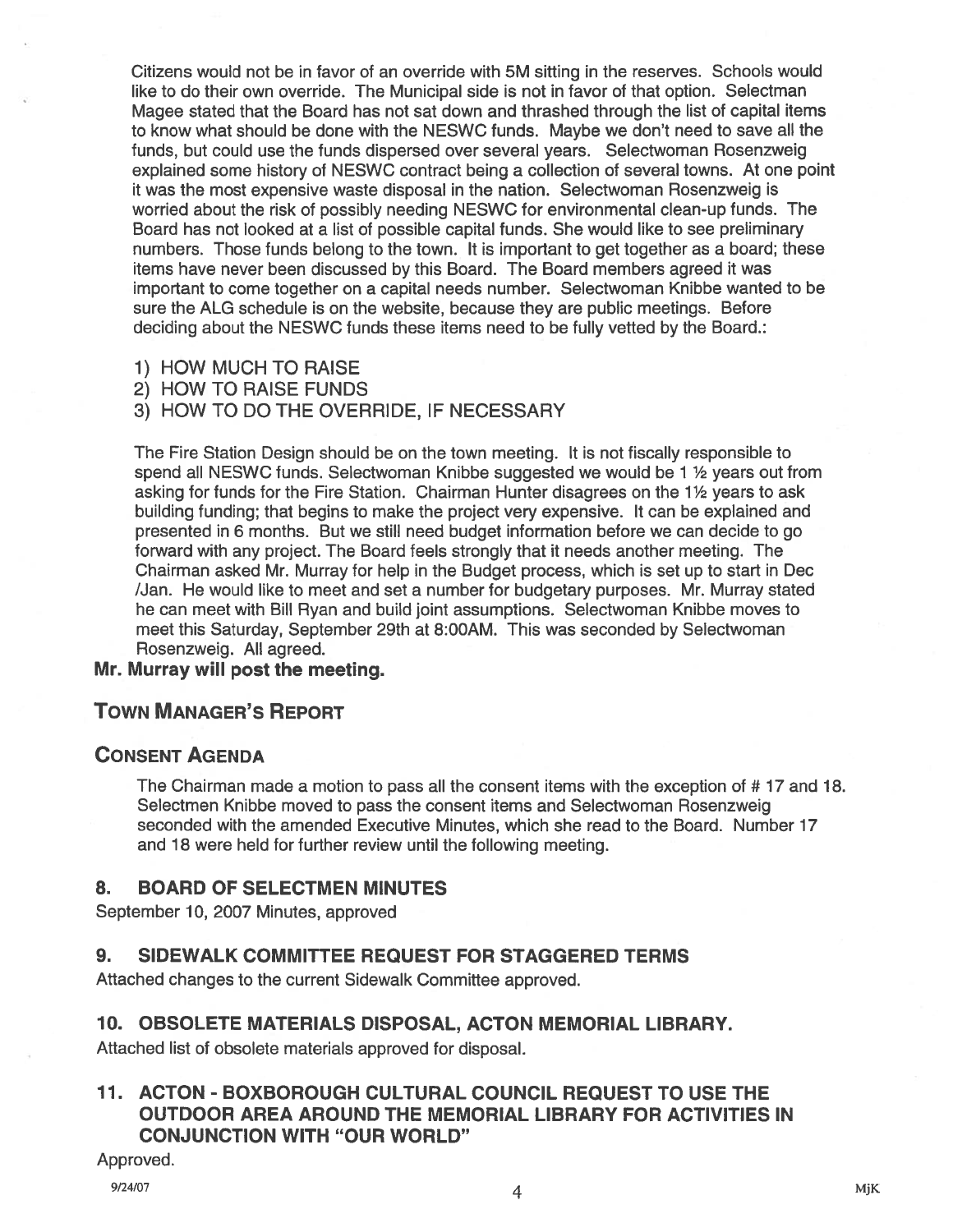# 12. ACCEPT GIFT, RECREATION DEPARTMENT

Enclosed <sup>p</sup>lease find <sup>a</sup> <sup>g</sup>ift of \$100.00, from National Recreation and Park Assoc. to be used to help offset award costs for the Pepsi Pitch Hit and Run Competition, for Board consideration.

# 13. ACCEPT GIFT, RECREATION DEPARTMENT

Accepted, <sup>a</sup> <sup>g</sup>ift of \$7,000.00 from the Henry Vincent Couper Charitable Education Foundation to be used to offset in par<sup>t</sup> the costs of the Teen Repertory Theatre Group's fall production of Grease.

# 14. ACCEPT GIFT, RECREATION DEPARTMENT

Accepted <sup>a</sup> <sup>g</sup>ift of \$550.00 from the Community Phone Book to be used for <sup>a</sup> Moon bounce rental including <sup>a</sup> generator.

# 15. ACCEPT GIFT, CEMETERY COMMISSIONERS

Accepted <sup>a</sup> <sup>g</sup>ift of <sup>a</sup> flowering pear tree valued at \$650.00 from Thomas J. Kennedy and family.

# 16. JULY 4<sup>TH</sup> RAIN DATE REQUEST FOR JULY 5, 2008

Request granted for the Recreation Director to set aside July  $5<sup>th</sup>$  as the rain date for the  $4<sup>th</sup>$  of July activities at NARA Park, for Board consideration.

# 17. ACCEPT GIFT, WEST ACTON CITIZENS' LIBRARY

Accepted <sup>a</sup> <sup>g</sup>ift of \$28,687.37 from the Estate of Robert J.Matusow to be used by the West Acton Citizens' Library.

# 18. NSTAR POLE RELOCATION, PROSPECT STREET, "BLANCHARD PLACE"

Approved relocation

# EXECUTIVE SESSION

There will be <sup>a</sup> need for Executive Session for discussion of litigation strategy.

# ADDITIONAL INFORMATION

Mr. Murray reported that there are sufficient reserves in the Health Trust fund. It was suggested the Board might consider hiring <sup>a</sup> consultant to look at transferring their health insurance to different group Health insurance fund. It is unknown whether that would actually save the town money because of other constraints.

Selectwoman Rosenzweig commented on the Draft repor<sup>t</sup> received from Rob Guptill regarding Acton's suitability for demand service for shuffles, which was included in this Friday's packet. The Transportation Advisory Committee has written comments and they will help with applying for a grant. The process could be expedited by hiring a consultant. It is <sup>a</sup> very important item for seniors and teens.

Chairman Hunter thought that the Massachusetts Municipal Association Breakfast Meetings looked beneficial if people were able to attend.

# MINUTES PENDING VOTES

September 10th Regular and Executive Session, approved with Selectwoman Rosenzweig's changes.

# PENDING COMMITTEE APPOINTMENTS